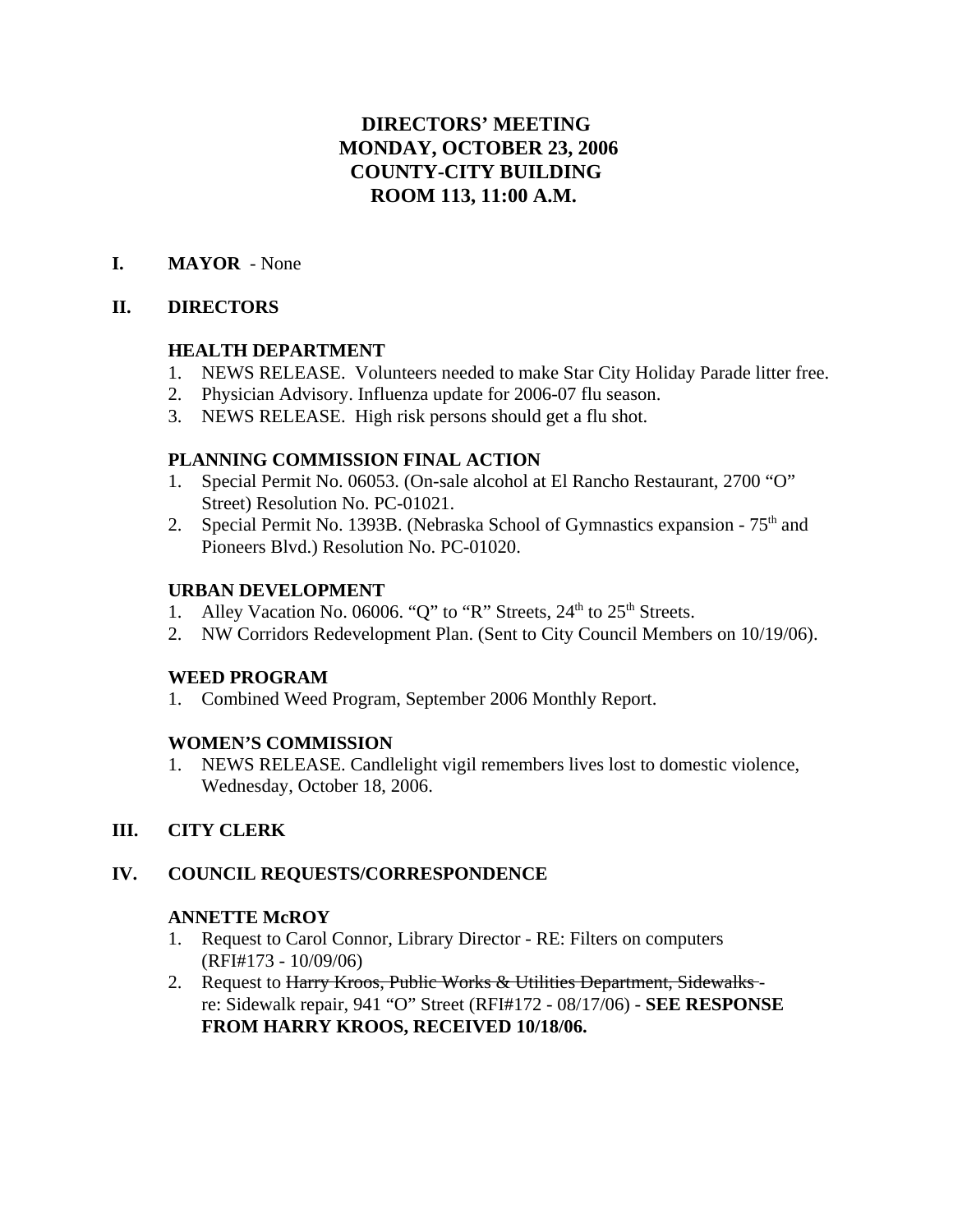3. Request to Harry Kroos, Public Works & Utilities Department, Sidewalksre: Sidewalk repair, Sacred Heart Church (RFI#174 - 10/11/06) - **SEE RESPONSE FROM HARRY KROOS, RECEIVED 10/18/06.**

# **V. MISCELLANEOUS**

# **In Favor of the Proposed Drag Strip, County Special Permit No. 06051**

- 1. Email from Joel Ludwig.
- 2. Response to Joel Ludwig from Planning Department.
- 3. Response to Carl Yendra from Planning Department.
- 4. Email from Joel Ludwig.
- 5. Response to Joel Ludwig from Planning Department.
- 6. Email from Shannon McGovern.
- 7. Response to Shannon McGovern from Planning Department.
- 8. Email from Bill Boyd.
- 9. Response to Bill Boyd from Planning Department.
- 10. Email from Jeff Atkinson with list of affiliated clubs and planned events.
- 11. Response to Jeff Atkinson from Planning Department.
- 12. Email from Joel Ludwig with web information.
- 13. Response to Joel Ludwig from Planning Department.

# **OTHER MISCELLANEOUS**

- 1. Email from Peggy Olson re: Suicide prevention money of \$1,500.00.
- 2. Letter from Reverend Stephen Griffith re: Suicide prevention money of \$1,500.00.
- 3. Email from Robin Allgood re: BMX track closing in Lincoln.
- 4. Letter from Rick Meyer re: Cats which were adopted. (Delivered to Council Members on 10/16/06)
- 5. Email from Craig Lemka re: Opposed to recycling ordinance.
- 6. Letter from Heritage Lakes Academy, Julie Delp, Director, re: Proposed changes to the Lincoln Municipal Code on child care programs.

# **VI. ADJOURNMENT**

da101606/mm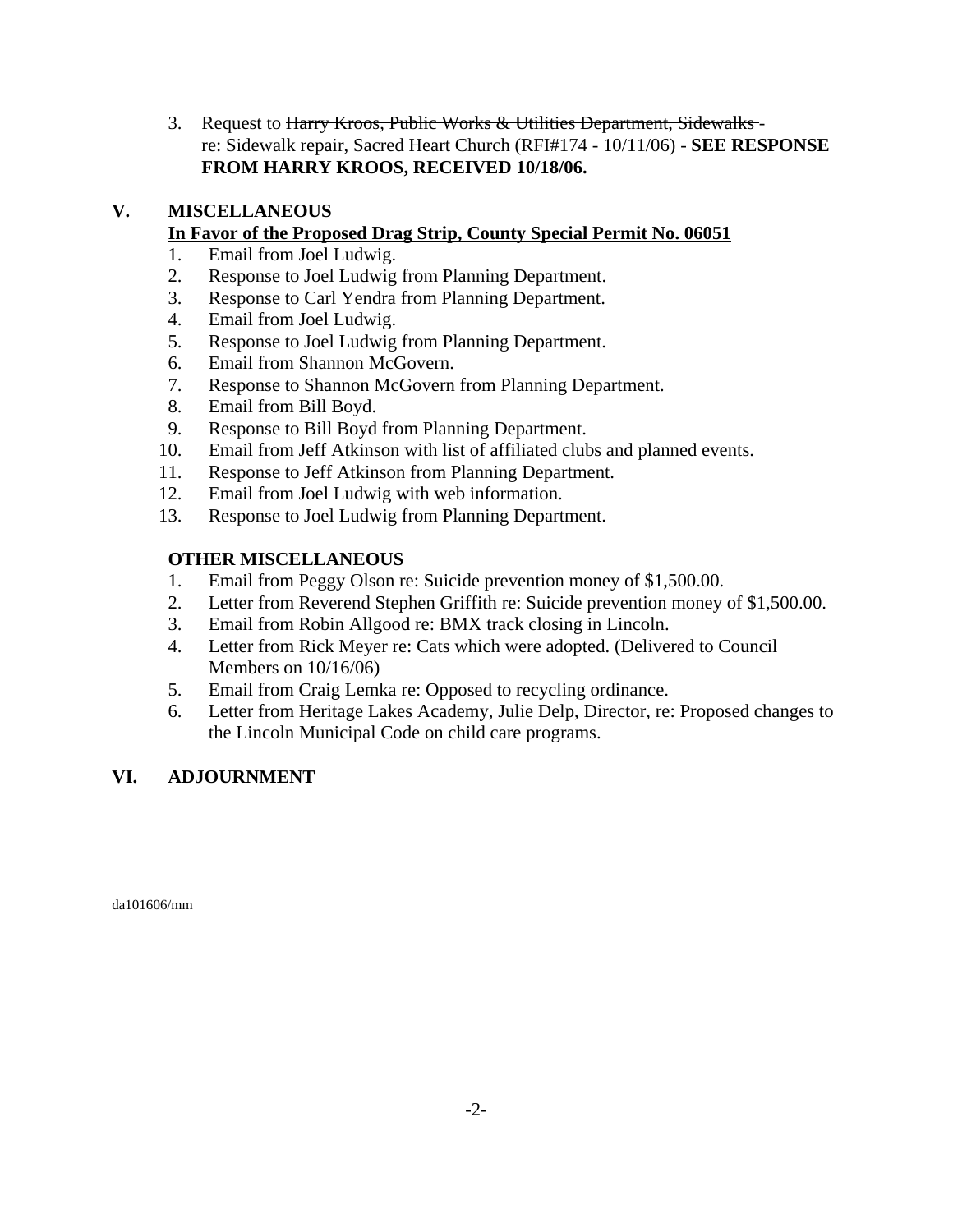## **DIRECTORS' MEETING MINUTES MONDAY, OCTOBER 23, 2006 COUNTY/CITY BUILDING CONFERENCE ROOM 113**

**Council Members Present:** Patte Newman, Chair**;** Dan Marvin, Vice-Chair; Ken Svoboda, Annette McRoy, Jon Camp, Robin Eschliman

**Council Members Absent:** Jonathan Cook

**Others Present:** Mayor Coleen Seng, Mark Bowen, Ann Harrell, Lin Quenzer, Darl Naumann, Rick Hoppe, Mayor's Office; City Clerk Joan Ross; Dana Roper, City Attorney; Directors and Department Heads; Tammy Grammer, City Council Staff; Deena Winter, Lincoln Journal Star Representative; John Becker, Talent Plus; and Coby Mach, LIBA

Location Announcement of the Nebraska Open Meetings Act: A Copy of the Nebraska Open Meetings Act is Located on the Wall at the Rear of this Room

Ms. Newman noted Dan (Marvin) went over to kind of tone up the salvage ordinance amendment. Jonathan's (Cook) father passed away on Saturday, he will not be here this morning but will be in this afternoon.

## **I. MAYOR** -

*[Mayor Seng held up an article.]* Mayor Coleen Seng commented if Council did not see this article in yesterday's newspaper from Women's Commission, please go back and take a look at it.

Mayor Seng called on Directors. Dr. Bruce Dart (Health Director) stated Council should have received an email in their Directors' Addendum packet regarding the proposed changes on the Child Care programs. In case you have not had a chance to read it, Council had a letter in their Directors' Agenda packet from Julie Delp, who is a Director of a Child Care Center. She has concerns about the child care regulations. We talked with her, she's fine, she misunderstood what we were trying to do and she's completely good with it now.

Don Herz (Finance Director) stated there is a couple of articles in today's Omaha newspaper about Enhance 911 which is the ability to locate cell phones. Just so you know, there is a spreadsheet that we maintain on the 911 website which provides the status in Lancaster County. We can identify five of our eight cell phone providers that do provide enhanced 911 and there's still three of those that are left to be serviced. One item in the article which I was not aware of until I read this, Julie Righter had mentioned that some of the older cell phones have only a single chip which causes some delay in the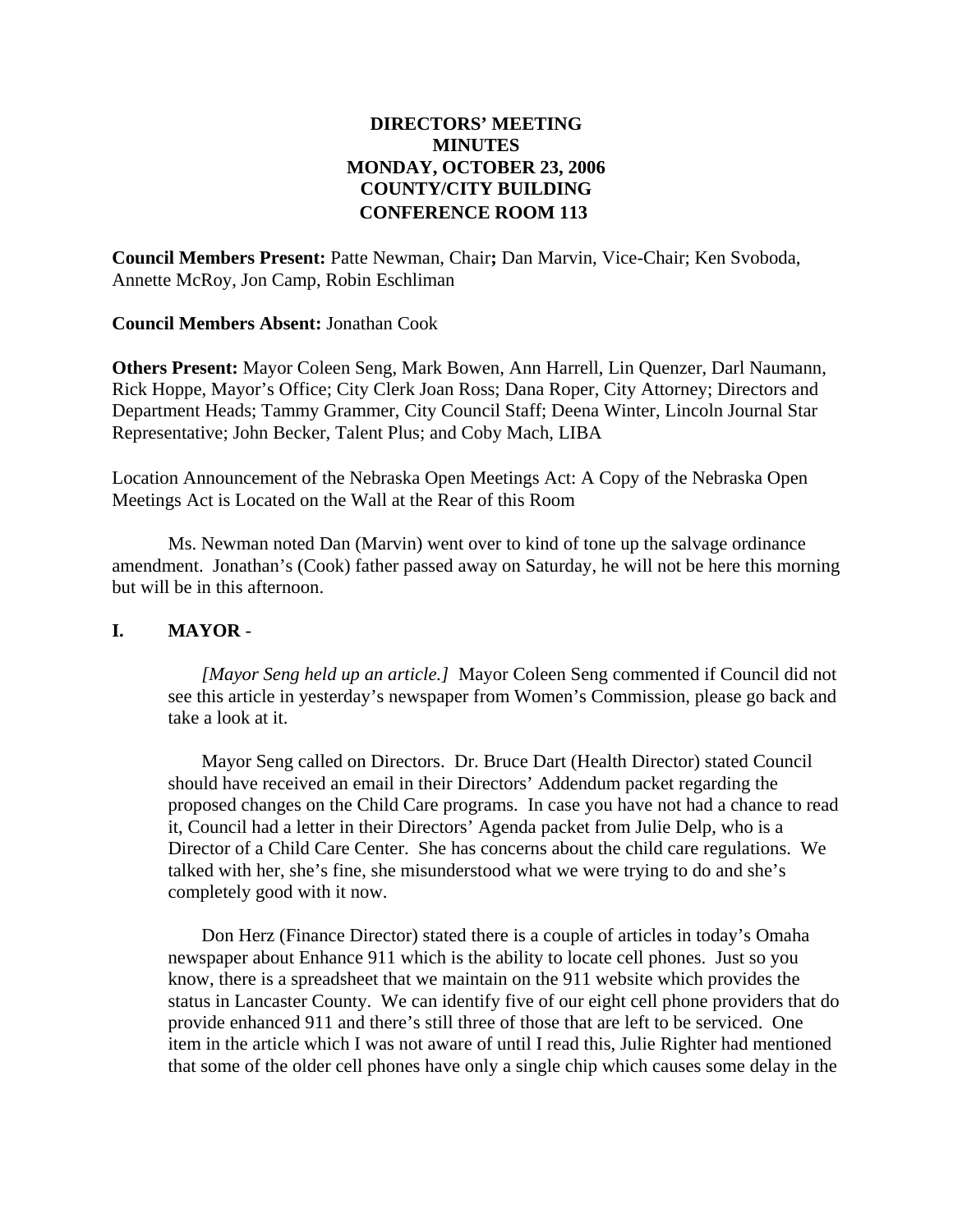audio portion. It can only transmit the GPS location (inaudible) and apparently it's a problem until those older cell phones are replaced. If you are interested in the status of that it is updated once a month and you can see where Lancaster County is at. The gist of the article is basically that in Nebraska there is only four counties that provide enhance 911 services, Sarpy, Douglas, Lancaster, and I think Red Willow. So, they're a little bit behind state wide but at least Lancaster County is closing in on completing that project.

Fire Chief Richard Furasek reported we were called on Saturday evening to a possible gas leak to a house in Northwest Territory on Oregon Trail, we entered the house and found a deceased male and female. It is still under investigation, we turned it over to the Police and I think waiting for an autopsy.

Mayor Seng stated today Council is going to have public hearing on the early retirement legislation, we spent quite a bit of time on this when we were putting the budget together and worked with the unions. The only concern I have with this is how we're affording it, I think the concept is really great. The County has done some work on it and Don Taute (Personnel Director) is really on top of this so you may want him at the meeting this afternoon.

Mayor Seng stated I want to take a few minutes and discuss an item on today's agenda regarding our EMS System. She read her EMS Resolution Statement. *[See Attachment 'A']*

Following reading of statement, Mr. Marvin commented I think when you can get a group of people together like that and then can agree on an outcome that's pretty good. Mr. Camp commented to Mayor Seng I'm glad you did this, I'm rather disappointed that no one called me about it, I first heard about this last Friday afternoon from Dan Marvin. I was the only one who took action last December when I compiled the study group as a result. I just feel that's a side step despite the progress been made and I just have to register my disappointment in the manner of which you proceeded Mayor.

## **II. DIRECTORS**

#### **HEALTH DEPARTMENT**

- 1. NEWS RELEASE RE: Volunteers needed to make Star City Holiday Parade litter free. - NO COMMENTS
- 2. Physician Advisory RE: Influenza update for 2006-07 flu season. NO **COMMENTS**
- 3. NEWS RELEASE RE: High risk persons should get a flu shot. NO COMMENTS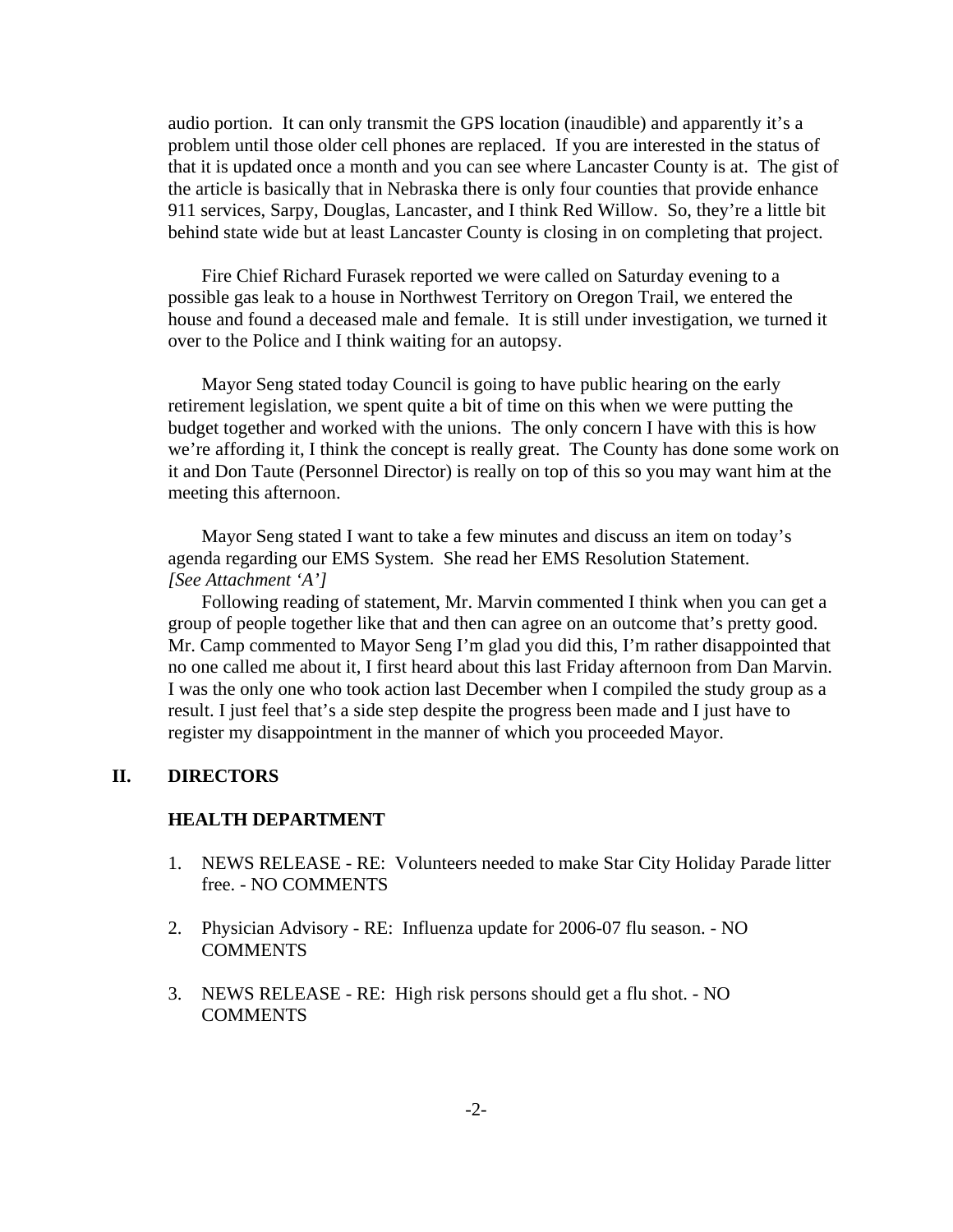## **PLANNING COMMISSION FINAL ACTION** .....

- 1. Special Permit #06053 (On-sale alcohol at El Rancho Restaurant, 2700 "O" Street) Resolution No. PC-01021. - NO COMMENTS
- 2. Special Permit #1393B (Nebraska School of Gymnastics expansion  $75<sup>th</sup>$  & Pioneers Blvd.) Resolution No. PC-01020. - NO COMMENTS

## **URBAN DEVELOPMENT**

- 1. Alley Vacation No. 06006 "Q" to "R" Streets,  $24<sup>th</sup>$  to  $25<sup>th</sup>$  Streets. NO **COMMENTS**
- 2. Report RE: NW Corridors Redevelopment Plan (Sent to City Council Members on 10/19/06). - NO COMMENTS

## **WEED PROGRAM**

1. Combined Weed Program - September 2006 Monthly Report. - NO COMMENTS

## **WOMEN'S COMMISSION**

1. NEWS RELEASE - RE: Candlelight vigil remembers lives lost to domestic violence 10/18/06. - NO COMMENTS

## **III. CITY CLERK -**

City Clerk Joan Ross stated on their Agenda today, Items 4, 5, & 6 will be called together. For Item 6, you have a Motion-To-Amend #1 requested by the applicant. *[#4, 06-187, Annexation No. 06014-Amending the Lincoln Corporate Limits Map by annexing approximately 4.67 acres of property generally located at North 14th Street and Pennsylvania Avenue.; #5, 06-188, Change of Zone No. 06053-Application of Hartland Homes, Inc. for a change of zone from AG Agricultural District to R-3 Residential District on property generally located at North 14<sup>th</sup> Street and Pennsylvania Avenue.; and #6, 06R-204, Appeal of Hartland Homes Inc. from the conditions of the Planning Commission approval of Special Permit 5015A, for the development of Hartland's Garden Valley Community Unit Plan on property generally located northwest of N. 14th Street and Pennsylvania Avenue.]*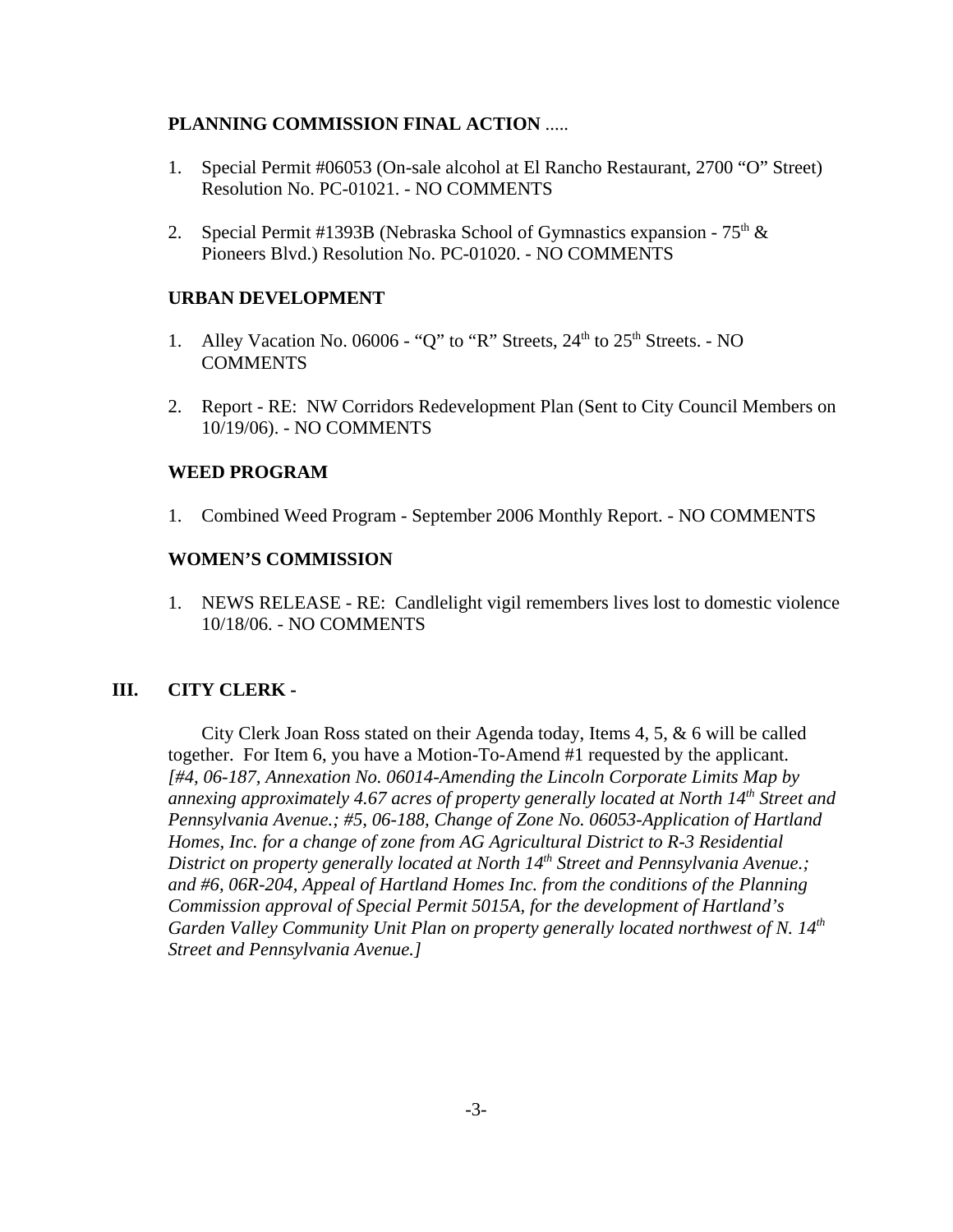For Item 15, you have a substitute ordinance Motion-To-Amend #1. *[#15, 06-137 / 06-137S - Amending Title 5 of the Lincoln Municipal Code relating to Licenses and Regulations by amending or repealing sections within Chapter 5.41, Salvaging, Recycling and Composting Operations, to delete provisions relating to salvaging operations and to make Chapter 5.41 apply only to recycling and composting operations; adding a new Chapter 5.43 entitled Salvage Dealers and Salvage Collectors to establish and relocate provisions dealing with salvaging operations previously found in Chapter 5.41.]* 

#### **IV. COUNCIL REQUESTS/CORRESPONDENCE -**

#### **JON CAMP - NO COMMENTS**

#### **JONATHAN COOK - ABSENT**

## **ROBIN ESCHLIMAN - NO COMMENTS**

#### **DAN MARVIN - NO COMMENTS**

#### **ANNETTE McROY - NO COMMENTS**

- 1. Request to Carol Connor, Library Director RE: Filters on computers (RFI#173 - 10/09/06). - NO COMMENTS
- 2. Request to Harry Kroos, Public Works & Utilities Department, Sidewalks-RE: Sidewalk repair, 941 "O" Street (RFI#172 - 08/17/06). — **1.) SEE RESPONSE FROM HARRY KROOS RECEIVED ON 10/18/06. —**  NO COMMENTS
- 3. Request to Harry Kroos, Public Works & Utilities Department, Sidewalks-RE: Sidewalk repair, Sacred Heart Church (RFI#174 - 10/11/06). — **1.) SEE RESPONSE FROM HARRY KROOS RECEIVED ON 10/18/06. —**  NO COMMENTS

#### **KEN SVOBODA - NO COMMENTS**

#### **PATTE NEWMAN -**

Ms. Newman commented anyone in this room have the power to turn up the heat, it's cold in here.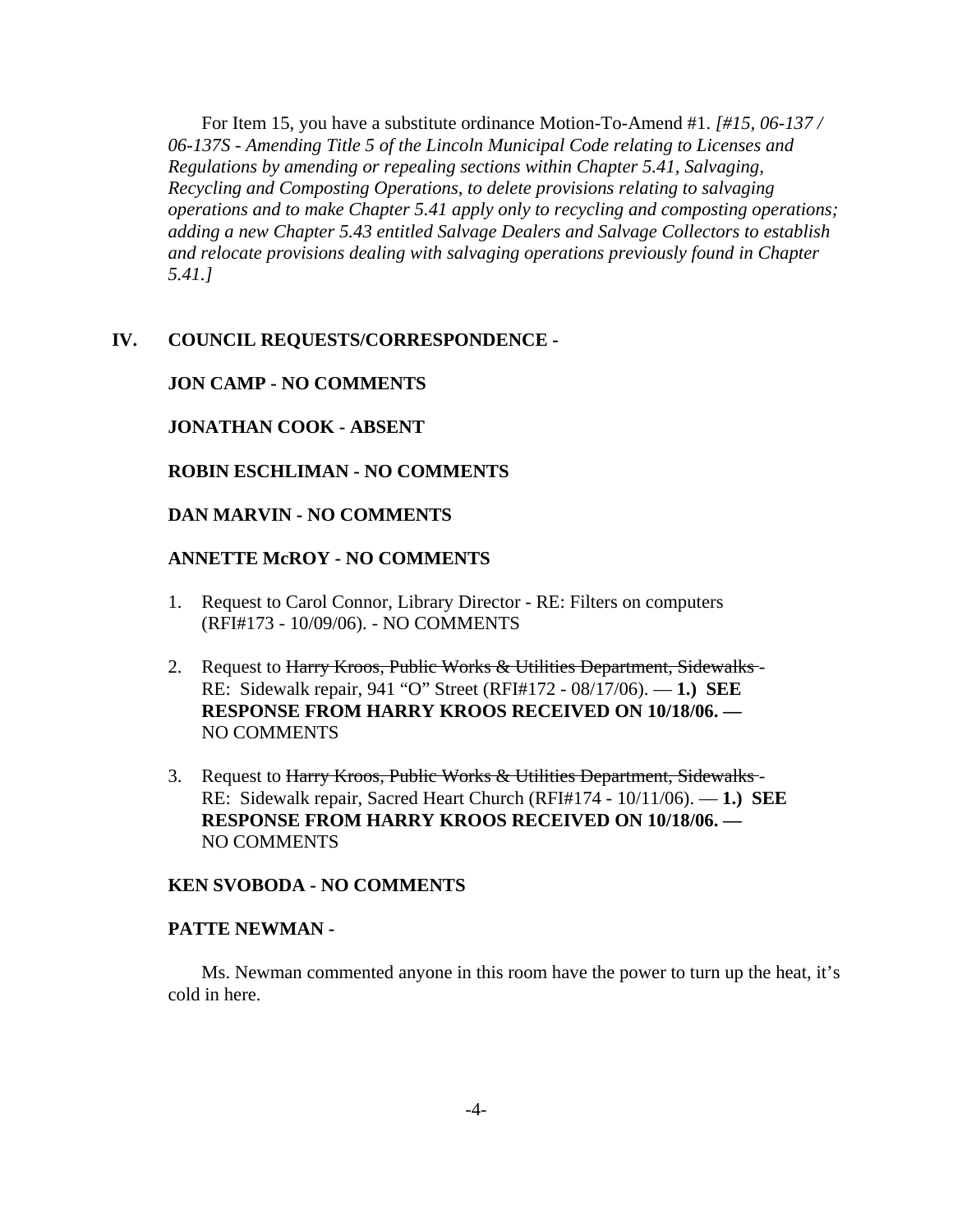## **V. MISCELLANEOUS -**

## **In Favor of the Proposed Drag Strip, County Special Permit No. 06051**

- 1. Email from Joel Ludwig NO COMMENTS
- 2. Response to Joel Ludwig from Planning Department NO COMMENTS
- 3. Response to Carl Yendra from Planning Department NO COMMENTS
- 4. Email from Joel Ludwig NO COMMENTS
- 5. Response to Joel Ludwig from Planning Department NO COMMENTS
- 6. Email from Shannon McGovern NO COMMENTS
- 7. Response to Shannon McGovern from Planning Department NO COMMENTS
- 8. Email from Bill Boyd NO COMMENTS
- 9. Response to Bill Boyd from Planning Department NO COMMENTS
- 10. Email from Jeff Atkinson with list of affiliated clubs and planned events NO **COMMENTS**
- 11. Response to Jeff Atkinson from Planning Department NO COMMENTS
- 12. Email from Joel Ludwig with web information NO COMMENTS
- 13. Response to Joel Ludwig from Planning Department NO COMMENTS

# **OTHER MISCELLANEOUS -**

- 1. Email from Peggy Olson RE: Suicide prevention money of \$1,500.00. NO **COMMENTS**
- 2. Letter from Reverend Stephen Griffith RE: Suicide prevention money of \$1,500.00. - NO COMMENTS
- 3. Email from Robin Allgood RE: BMX track closing in Lincoln. NO COMMENTS
- 4. Letter from Rick Meyer RE: Cats which were adopted (Delivered to Council Members on 10/16/06). - NO COMMENTS
- 5. Email from Craig Lemka RE: Opposed to recycling ordinance. NO **COMMENTS**
- 6. Letter from Heritage Lakes Academy, Julie Delp, Director RE: Proposed changes to the Lincoln Municipal Code on child care programs. - Dr. Bruce Dart (Health Director) mentioned this letter earlier under "I. Mayor". (See that discussion)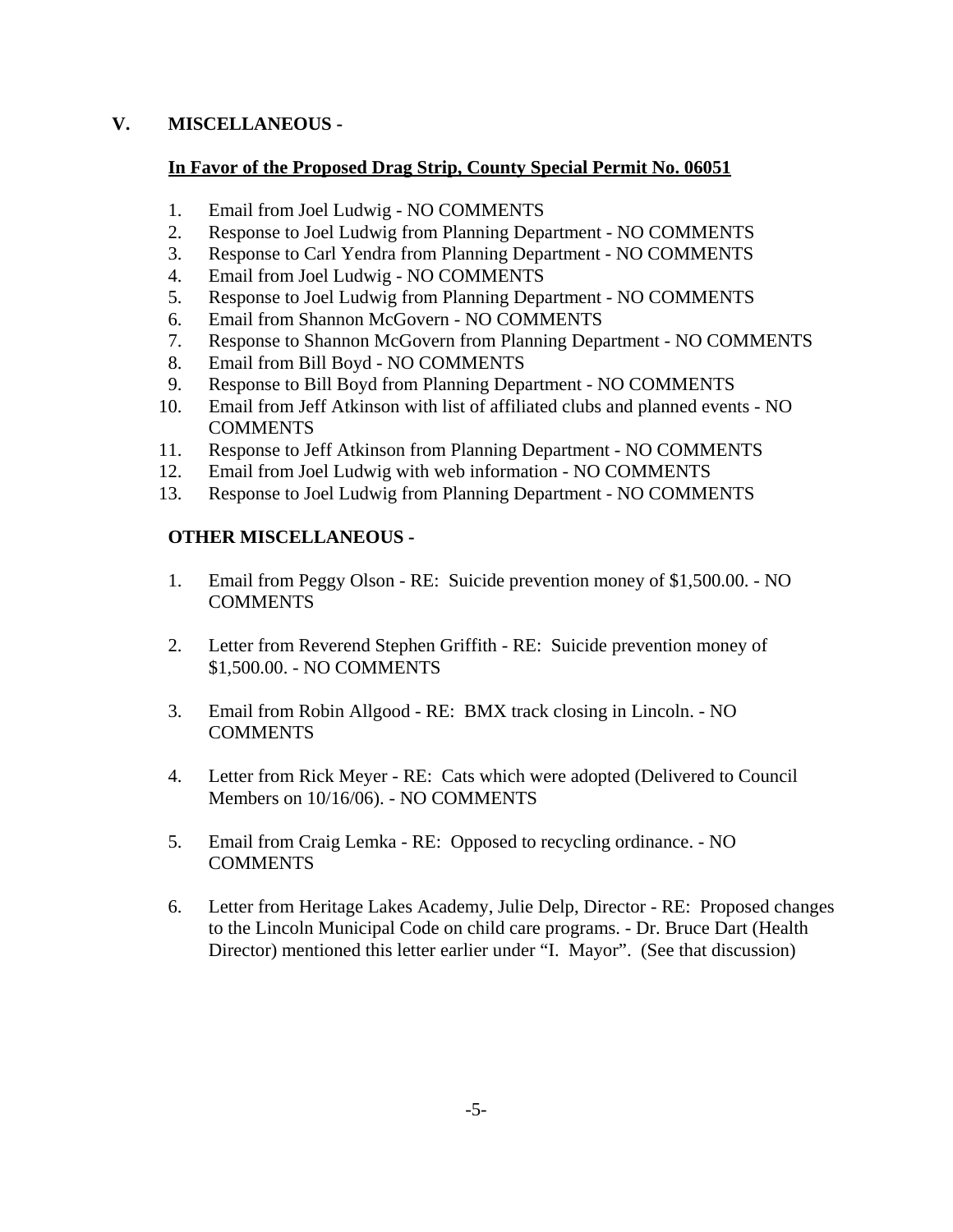# **AD D E N D U M - (For October 23rd)**

## **I. MAYOR -**

- 1. NEWS ADVISORY RE: Mayor Seng's Public Schedule Week of October 21 through October 27, 2006 - Schedule subject to change. - NO COMMENTS
- 2. NEWS ADVISORY RE: Snow operation reports. NO COMMENTS

# **II. CITY CLERK - NONE**

## **III. CORRESPONDENCE**

**A. COUNCIL REQUESTS/CORRESPONDENCE - NONE**

## **B. DIRECTORS AND DEPARTMENT HEADS**

## **HEALTH**

1. Response & followup from Scott Holmes and Response from Bruce Dart - RE: Heritage Lakes Academy Letter from Julie Delp, Director - the proposed changes to Chapter 8.14 of the Lincoln Municipal Code on Child Care Programs. — Dr. Bruce Dart (Health Director) mentioned these email's earlier under "I. Mayor". ( See that discussion)

# **C. MISCELLANEOUS -**

- 1. E-Mail from Russell Miller, Nebraska Recycling Centers RE: Changes to salvage ordinance. - NO COMMENTS
- 2. E-Mail from Jack Gregg, Associate Broker, HOME Real Estate RE: Scrap Metal Ordinance. - NO COMMENTS

[End of Addendum]

# **VI. MEETING ADJOURNED - Approximately at 11:23 a.m.**

dm102306/tjg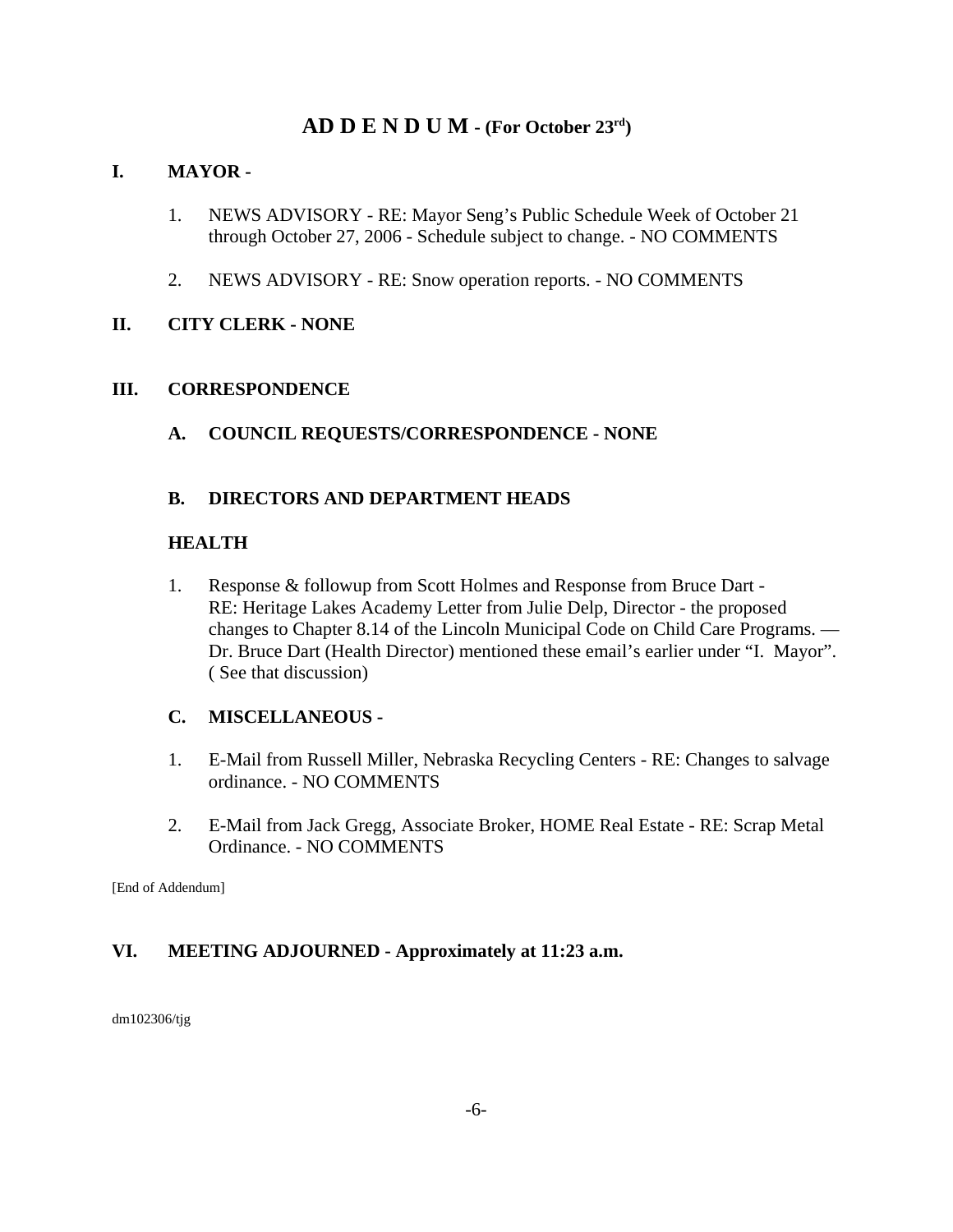Attachmont

# **EMS Resolution Statement Mayor Coleen J. Seng** October 23, 2006

I wanted to take a few minutes and discuss an item on today's agenda regarding our EMS system.

 $\mathcal{A}_\alpha$ 

 $\mathcal{L}^{\mathcal{L}^{\mathcal{L}^{\mathcal{L}^{\mathcal{L}^{\mathcal{L}^{\mathcal{L}^{\mathcal{L}^{\mathcal{L}^{\mathcal{L}^{\mathcal{L}^{\mathcal{L}^{\mathcal{L}^{\mathcal{L}^{\mathcal{L}^{\mathcal{L}^{\mathcal{L}^{\mathcal{L}^{\mathcal{L}^{\mathcal{L}^{\mathcal{L}^{\mathcal{L}^{\mathcal{L}^{\mathcal{L}^{\mathcal{L}^{\mathcal{L}^{\mathcal{L}^{\mathcal{L}^{\mathcal{L}^{\mathcal{L}^{\mathcal{L}^{\mathcal$ 

I am pleased to announce that we taking further steps toward balancing the EMS Fund budget. As you know, the EMS fund has developed a deficit over the years due to a number of factors: declining federal Medicare reimbursements, County service that is not being paid in full, and others.

An independent review team conducted a Lincoln Fire and Rescue Emergency Care Five Year Review and made several recommendations to address the situation. In recent weeks, my staff has worked closely with Russ Bayer, the Chair of the independent review committee, Joan Anderson of EMS Inc. Jay Wilger and Jeff Shullaw of Midwest Medical, the Fire Department and Council members Dan Marvin and Ken Svoboda to develop consensus around the resolution on today's agenda.

This group is committed to establishing a public-private partnership, where we end the divisiveness of the past regarding EMS and find ways for a private ambulance provider and our public service to work together to provide the highest level of care while balancing the books.

The Friday before last this group got together to finalize the proposal and make the commitments that are critical to moving forward. The resolution presented asks EMS Inc to conduct four separate studies: a review of the least emergent calls, known as Alpha calls, to determine the impact of potentially referring them to the private sector. Other studies call for an evaluation of the need for staffing five ambulances 24 hours a day, seven days a week; measurement of response time based on when the first ALS provider arrives on scene; and the future of special medical transports.

I pledged to the group to abide by the outcome of the studies, which we expect to be completed in the next two to three months. Whatever

 $\mathbf{1}$